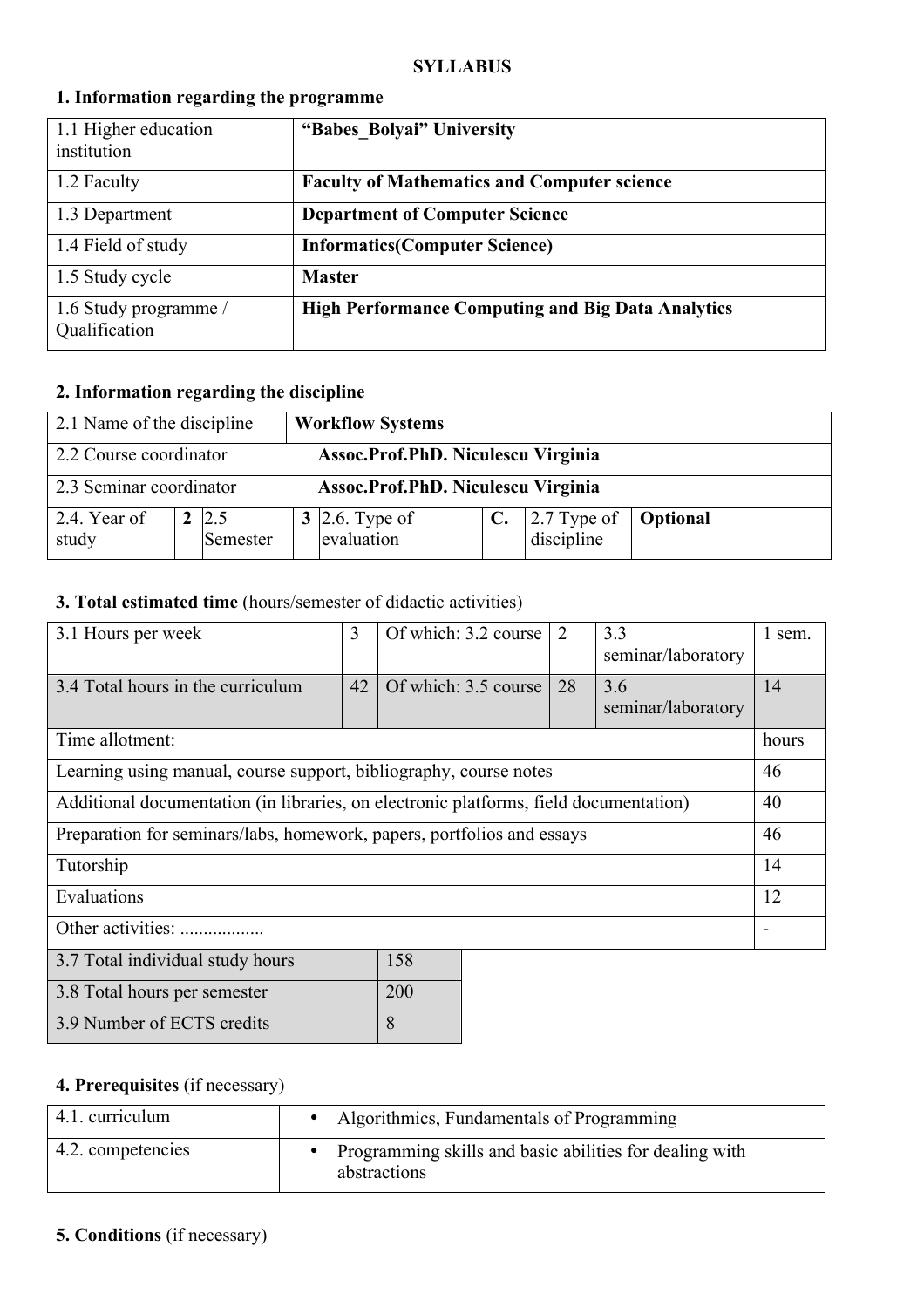| 5.1. for the course  | projector |
|----------------------|-----------|
| 5.2. for the seminar | projector |

# **6. Specific competencies acquired**

| Professional<br>competencies | Each student has to prove that (s) he acquired an acceptable level of knowledge and<br>understanding of the subject, that (s) he is capable of stating these knowledge in a coherent<br>form, that (s) he has correct habits of analysis, design of problems related to workflow<br>systems. |
|------------------------------|----------------------------------------------------------------------------------------------------------------------------------------------------------------------------------------------------------------------------------------------------------------------------------------------|
| competencies                 | Ability to use a workflow system tool in order to define and implement a business process.                                                                                                                                                                                                   |
| ransversal                   | $\bullet$                                                                                                                                                                                                                                                                                    |

## **7. Objectives of the discipline** (outcome of the acquired competencies)

| 7.1 General objective of the<br>discipline  | To introduce the notions of 'workflow', and workflow system.<br>$\bullet$<br>To analyze several workflow case studies in order to emphasize the<br>$\bullet$<br>advantages of automated workflow.                                                                                                               |
|---------------------------------------------|-----------------------------------------------------------------------------------------------------------------------------------------------------------------------------------------------------------------------------------------------------------------------------------------------------------------|
| 7.2 Specific objective of the<br>discipline | To emphasize the relation between workflow technology and business<br>$\bullet$<br>processes management<br>To present the workflow reference model.<br>$\bullet$<br>To presents the most important workflow patterns.<br>$\bullet$<br>To present several concrete solutions for workflow modeling.<br>$\bullet$ |

## **8. Content**

| 8.1 Course                                                                  |                                                                                                                                                  | Teaching methods                                                                        | Remarks |
|-----------------------------------------------------------------------------|--------------------------------------------------------------------------------------------------------------------------------------------------|-----------------------------------------------------------------------------------------|---------|
| 1.<br>Introduction.<br>$\circ$<br>$\circ$<br>$\circ$<br>$\circ$             | Terminology.<br>Definitions.<br>Workflow concept evolution<br>Primitive elements: object, task,<br>transfer, resource, attribute, rule,<br>route | Exposure:<br>description,<br>explanation,<br>examples,<br>discussion of case<br>studies |         |
| 2.<br>Workflow classifications:<br>$\circ$<br>$\circ$<br>$\circ$<br>$\circ$ | Workflow basic building block structures<br>Sequential<br>Forked<br>Iterative<br>Asynchronous                                                    | Exposure:<br>description,<br>explanation,<br>examples,<br>discussion of case<br>studies |         |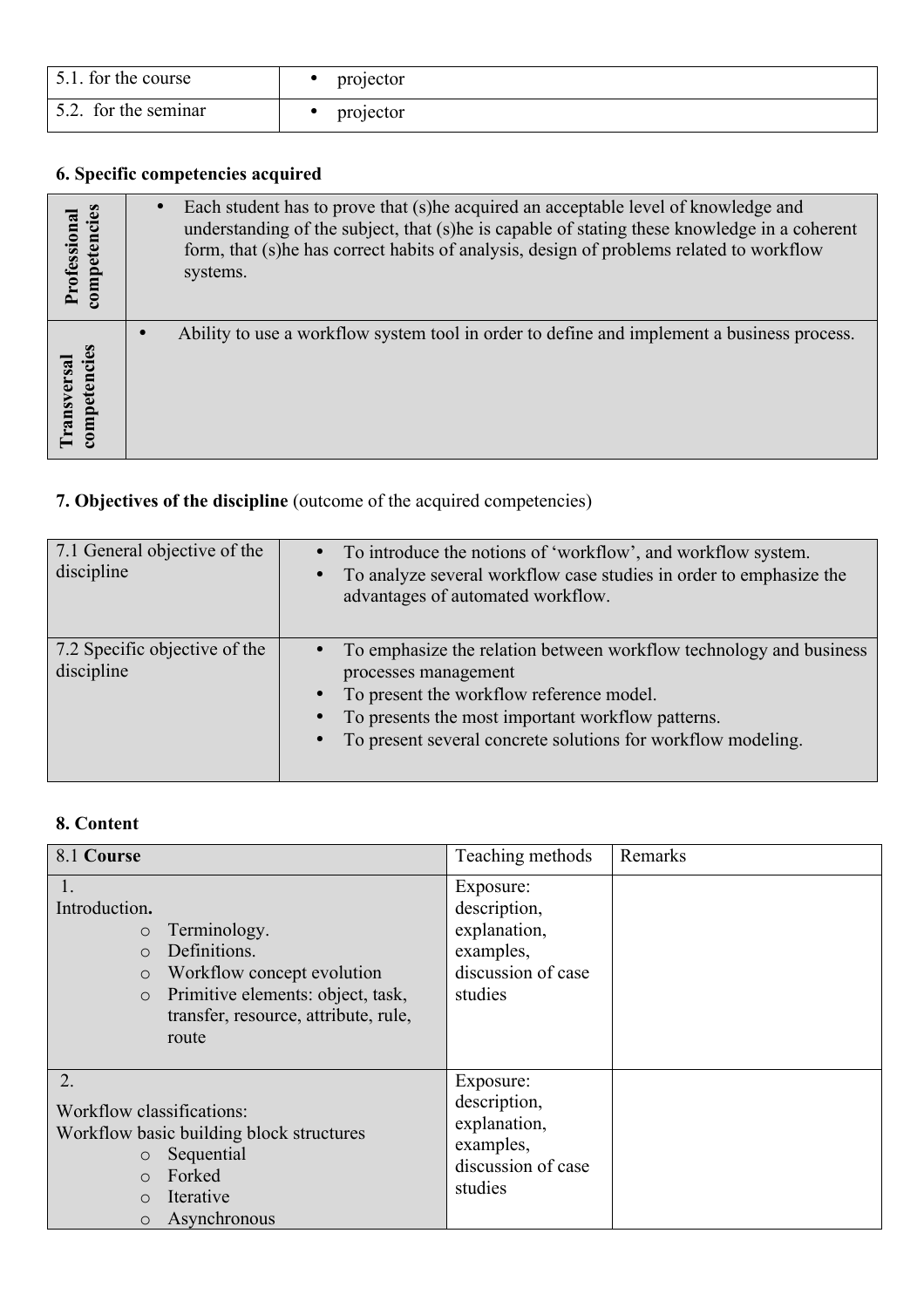| 3.<br>The workflow reference model [6]<br>Workflow Reference Model Diagram<br>$\circ$<br><b>Workflow Enactment Services</b><br>$\circ$<br><b>Process Definition</b><br>$\circ$<br><b>Workflow Client Functions</b><br>$\circ$<br><b>Invoked Application Functions</b><br>$\circ$<br>Workflow Interoperability<br>$\circ$<br>System Administration & Monitoring<br>$\circ$<br>WAPI Structure, Protocol, and<br>$\circ$<br>Conformance | Exposure:<br>description,<br>explanation,<br>examples,<br>discussion of case<br>studies |  |
|--------------------------------------------------------------------------------------------------------------------------------------------------------------------------------------------------------------------------------------------------------------------------------------------------------------------------------------------------------------------------------------------------------------------------------------|-----------------------------------------------------------------------------------------|--|
| 4.<br>Workflow systems modeling<br>Activity diagrams [7]                                                                                                                                                                                                                                                                                                                                                                             | Exposure:<br>description,<br>explanation,<br>examples,<br>discussion of case<br>studies |  |
| 5.<br>Workflow systems modeling<br>Petri nets $[1,9]$                                                                                                                                                                                                                                                                                                                                                                                | Exposure:<br>description,<br>explanation,<br>examples,<br>discussion of case<br>studies |  |
| 6.<br>Business Process Management [4, 5]<br><b>Business Process Modeling</b><br>$\circ$<br>Notation (BPMN)<br><b>Business Process Execution</b><br>$\Omega$<br>Language (BPML)                                                                                                                                                                                                                                                       | Exposure:<br>description,<br>explanation,<br>examples,<br>discussion of case<br>studies |  |
| 7.<br>Workflow patterns [2]<br><b>Basic Control Patterns</b><br>$\circ$<br>Advanced Branching and<br>$\circ$<br><b>Synchronization Patterns</b>                                                                                                                                                                                                                                                                                      | Exposure:<br>description,<br>explanation,<br>examples,<br>discussion of case<br>studies |  |
| 8.<br>Workflow patterns [2]<br><b>Structural Patterns</b><br>$\circ$<br>Multiple Instances (MI)<br>$\circ$<br>$\circ$                                                                                                                                                                                                                                                                                                                | Exposure:<br>description,<br>explanation,<br>examples,<br>discussion of case<br>studies |  |
| 9.<br>Workflow patterns [2]<br>State-based patterns<br>$\circ$<br><b>Cancellation Patterns</b><br>$\circ$<br>$\circ$                                                                                                                                                                                                                                                                                                                 | Exposure:<br>description,<br>explanation,<br>examples,<br>discussion of case<br>studies |  |
| 10.<br>WS -management of the resource allocation                                                                                                                                                                                                                                                                                                                                                                                     | Exposure:<br>description,<br>explanation,                                               |  |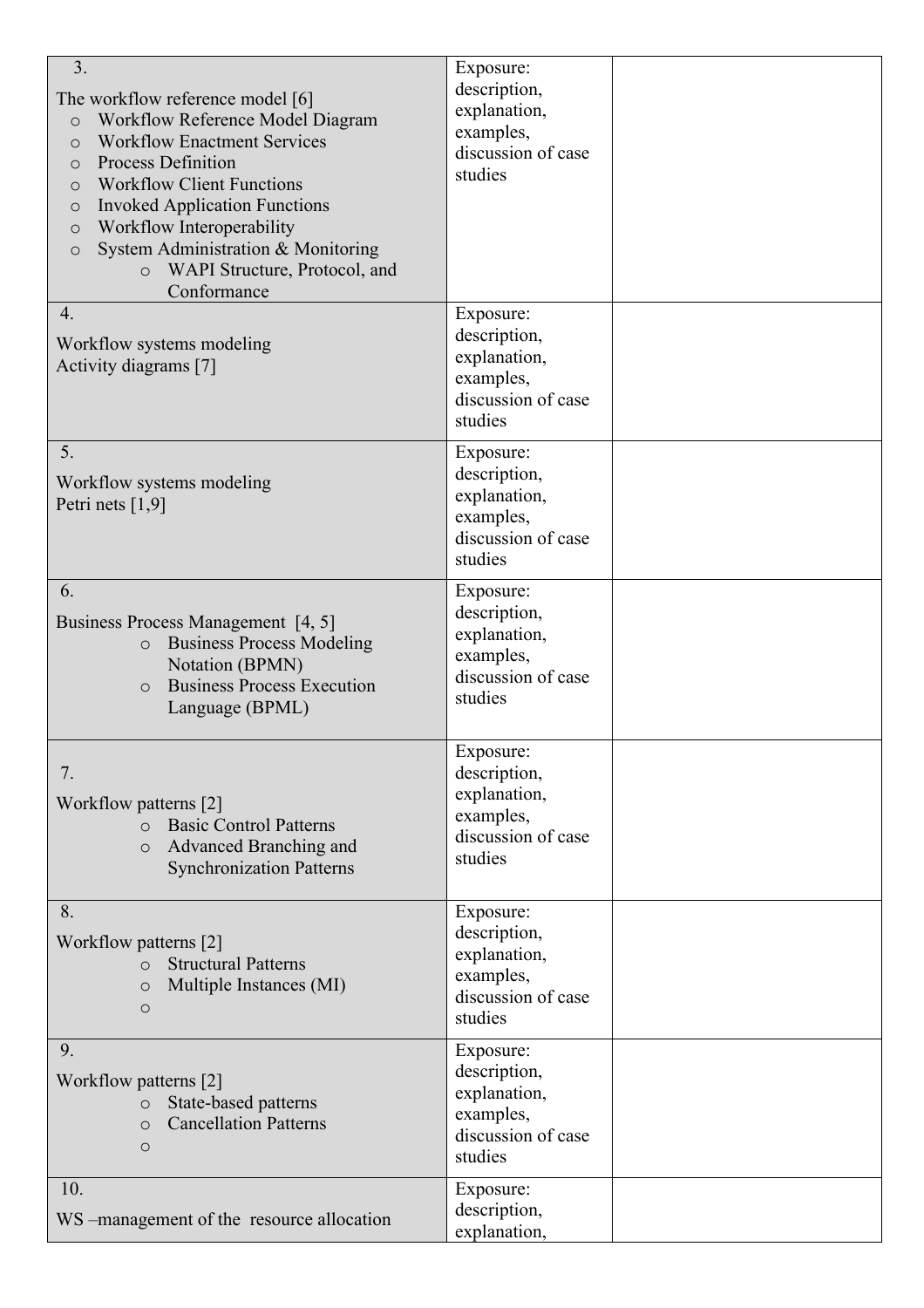| +patterns for resource allocation<br>$\circ$                           | examples,<br>discussion of case<br>studies                                              |  |
|------------------------------------------------------------------------|-----------------------------------------------------------------------------------------|--|
| (Re)designing workflows-Business<br>11.<br>Process Reengineering (BPR) | Exposure:<br>description,<br>explanation,<br>examples,<br>discussion of case<br>studies |  |
| 12.<br>Orchestration vs Choreography<br>Dataflow modeling              | Exposure:<br>description,<br>explanation,<br>examples,<br>discussion of case<br>studies |  |
| Workflows for scientific<br>13.<br>applications                        | Exposure:<br>description,<br>explanation,<br>examples,<br>discussion of case<br>studies |  |
| Case studies<br>14.                                                    | Exposure:<br>description,<br>explanation,<br>examples,<br>discussion of case<br>studies |  |

http://www.cs.ubbcluj.ro/~vniculescu/didactic/

Bibliography

- 1. Wil van der Aalst, Kees van Hee: *Workflow Management: Models, Methods, and Systems*, MIT Press, 2002, ISBN: 0-262-01189-1
- 2. Wil van Der Aalst, Hofstede, Arthur H.M.; Kiepuszewski, Bartek; Barros, Alistair P. (2003). "Workflow Patterns". *Distributed and Parallel Databases* **14**: 5--51.
- 3. Layna Fischer: *Workflow Handbook 2005*, Future Strategies, ISBN 0-9703509-8-8
- 4. BPMN Specification *http://www.bpmn.org/*
- 5. *Stephen A. White,* Introduction to BPMN *IBM May 2004*
- 6. Workflow Reference Model http://www.wfmc.org/standards/referencemodel.htm
- 7. UML specification, http://www.omg.org/technology/documents/formal/uml.htm
- 8. Peterson, James L. (1977). "Petri Nets". *ACM Computing Surveys* **9** (3): 223–252.

T. Murata, Petri Nets: Properties, Analysis and Applications Proceedings of the IEEE, Vol. 77, No 4, April, 1989, pp. 541-580.

. 9. Barker and J. van Hemert. Scientific Workflow: A Survey and Research Directions. Seventh International Conference on Parallel Processing and Applied Mathematics, Revised Selected Papers, volume 4967 of LNCS, pages 746- 753. Springer, 2008.

| 8.2 Seminar | Teaching methods | Remarks |
|-------------|------------------|---------|
|             |                  |         |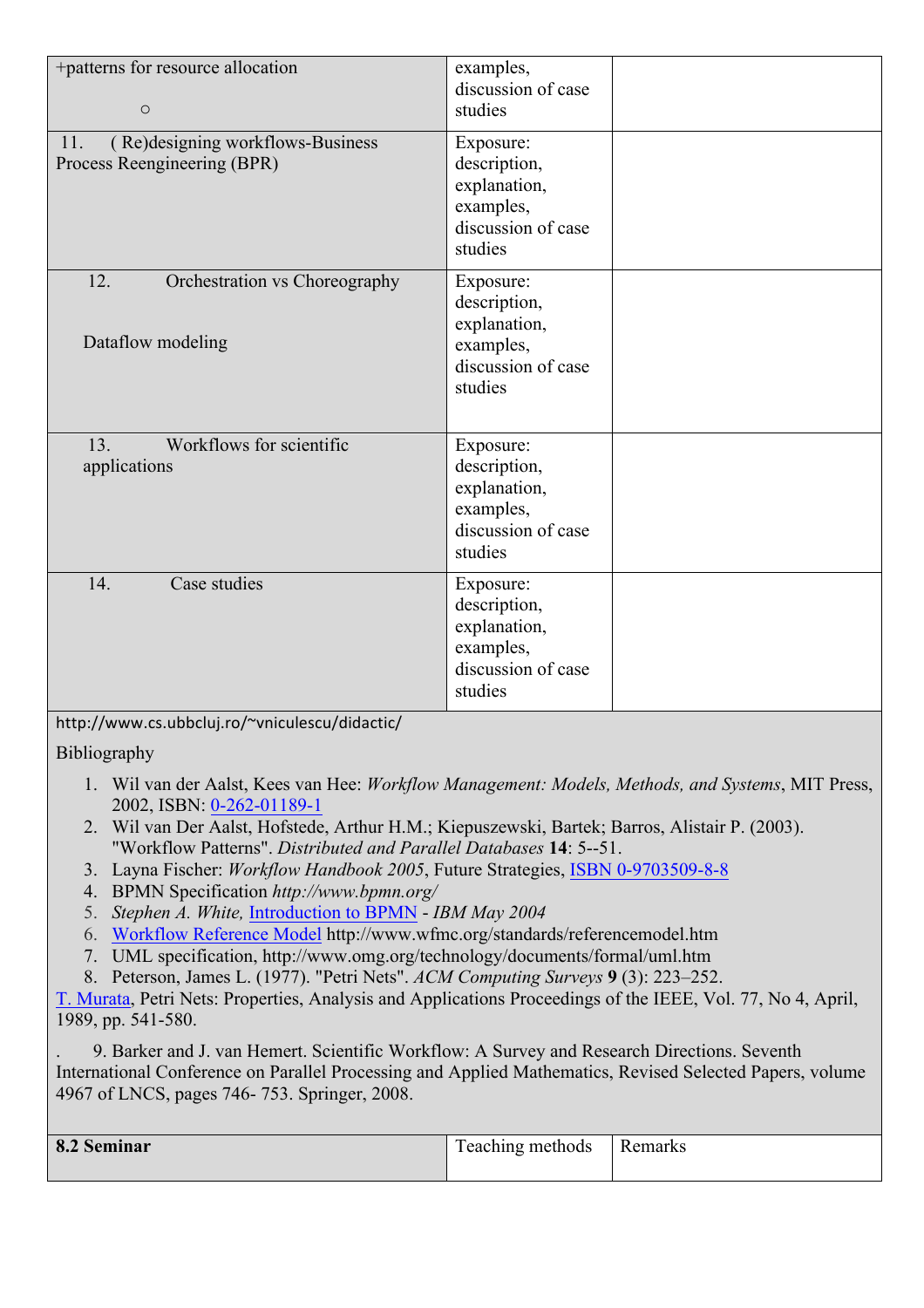|              | 1. UML activity diagrams - examples                          | Explanation,<br>dialogue, case<br>studies              | The seminar is structured as 2<br>hours classes every second week |
|--------------|--------------------------------------------------------------|--------------------------------------------------------|-------------------------------------------------------------------|
|              | 2. Petri Nets -examples                                      | Dialogue, debate,<br>case studies,<br>examples, proofs |                                                                   |
|              | 3. BPMN -examples                                            | Dialogue, debate,<br>case studies,<br>examples, proofs |                                                                   |
|              | 4. Workflow patterns – analysis, examples<br>and discussions | Dialogue, debate,<br>explanation,<br>examples          |                                                                   |
|              | 5. Student presentations                                     | Dialogue, debate,<br>explanation,<br>examples          |                                                                   |
|              | 6. Student presentations                                     | Dialogue, debate,<br>explanation,<br>examples          |                                                                   |
|              | 7. Student presentations                                     | Dialogue, debate,<br>explanation,<br>examples          |                                                                   |
| Bibliography |                                                              |                                                        |                                                                   |

- 1. Wil van der Aalst and Kees van Hee, Workflow Management, MIT Press 2004.
- 2. Howard Smith and Peter Fingan, Business Process Management the third wave, Meghan-Kiffer Press 2003.
- 3. Hajo A. Reijers, Design and Control of Workflow Processes, Springer Publishers 2003.

### **9. Corroborating the content of the discipline with the expectations of the epistemic community, professional associations and representative employers within the field of the program**

- The course respects the IEEE and ACM Curricula Recommendations for Computer Science studies;
- The course exists in the studying program of all major universities in Romania and abroad;

## **10. Evaluation**

| Type of activity | 10.1 Evaluation criteria                                       | 10.2 Evaluation methods                                               | 10.3 Share in the<br>grade $(\% )$ |
|------------------|----------------------------------------------------------------|-----------------------------------------------------------------------|------------------------------------|
| 10.4 Course      | - know the basic principles<br>and paradigms of the<br>domain; | Presentations,<br>Questions while the<br>research paper is presented. | <b>20%</b>                         |